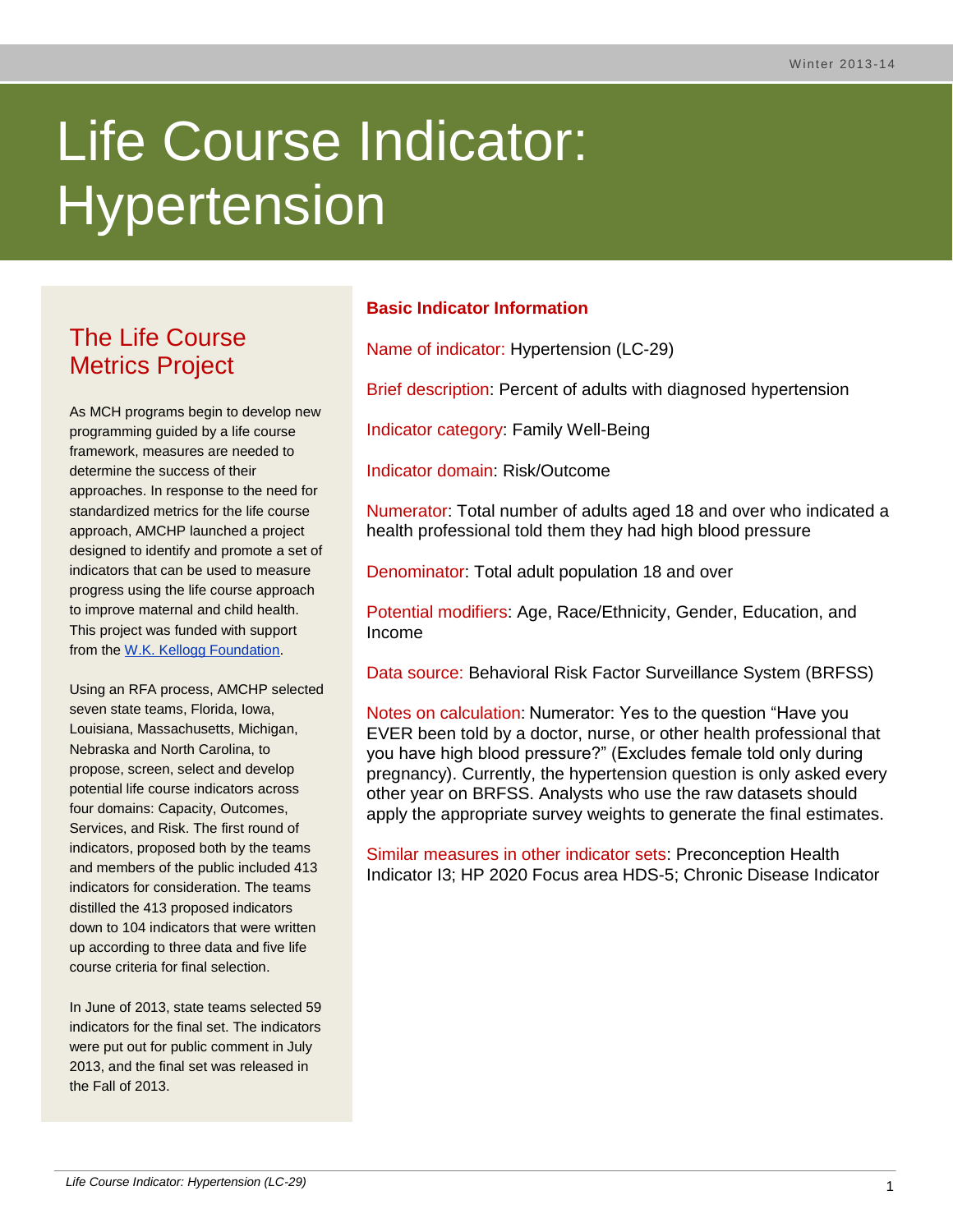# **Life Course Criteria**

#### *Introduction*

Hypertension, or high blood pressure, increases the risk for heart disease and stroke, which are leading causes of death in the United States [2]. Currently, nearly one in three adults (approximately 67 million) have high blood pressure and more than half do not have their blood pressure under control [2, 4]. Uncontrolled hypertension increases risk for heart attacks and strokes, heart failure, and chronic kidney disease [2,7,9-11]. According to the Centers for Disease Control and Prevention (CDC), high blood pressure (>140/90 mm Hg) increases one's risk of having a stroke by four and the risk of heart disease by three [12]. In the United States, hypertension prevalence has risen steadily since the 1990s. In 1995, 22.2 percent (BRFSS) of adults reported having been told they have high blood pressure. Since then, prevalence has risen to 25.6 percent in 2001, and is currently estimated at 30.9 percent (BRFSS 2011). Hypertension is significant to the life course as it accumulates with age and can have an adverse impact on everyone from adolescents to the elderly. Medical expenditures associated with hypertension and hypertension-related morbidity have been estimated as being \$131 billion [12]. The economic burden of hypertension is just one dimension of the need for improved prevention and intervention of high blood pressure. Improvements in hypertension prevalence and control would ease the financial burden of this disease and lead to improved quality of life and productivity among adults living in the United States.

#### *Implications for equity*

Generally, the risk for hypertension increases with age [2, 5-7]. In 2011, rates of hypertension were only 7.2 percent among young adults (ages 18-24). Rates increase steadily with age until peaking among adults 65 years and older at 61.4 percent (BRFSS 2011). Racial/ethnic and socioeconomic disparities in hypertension prevalence in the United States have been documented for decades [2,4], with hypertension being consistently higher among blacks than among non-Hispanic whites and Hispanics. In 2011, prevalence among blacks was 39.2 percent, compared to 31.7 percent among non-Hispanic whites and only 22.4 percent among Hispanics (BRFSS 2011). Hypertension rates tend to decrease as income and educational attainment increase. In 2011, prevalence of hypertension was approximately 38 percent for the least educated and least wealthy, while it was approximately 25 percent for the most educated and most wealthy (BRFSS 2011). Research suggests that inequities in hypertension also exist by nativity, health insurance status and health status including being diabetic, obese, and/or disability status [2]. Evidence supporting inequities by gender are inconsistent [2, BRFSS 2011].

One's social context plays an important role in their risk for hypertension. Studies have generally shown that lower neighborhood socioeconomic status is associated with hypertension after adjusting for individual socioeconomic status [52-58]. Characteristics of lower socio-economic neighborhoods such as increased air and noise pollution [59-62], lack of healthy food options and green space for exercise [63-65], low social cohesion and social capital, and elevated crime and perceived insecurity all contribute to elevations in blood pressure [66-67]. Furthermore, research has shown work environments that create job strain (the combination of high psychological job demands and low job control) put employees at increased risk for high hypertension, after adjusting for potential risk factors, such as age, body mass index, race, work physical activity, and alcohol use [68].

The ability to control hypertension is also important. Estimates from 2008 indicate that only 50 percent of individuals diagnosed with hypertension were taking appropriate measures to control their blood pressure [7]. Age-adjusted rates of hypertension control from the 2009-2010 NHANES indicate a significant difference in control between non-Hispanic whites and blacks and Hispanics. Compared to the 56.3 percent of non-Hispanic whites with hypertension control, only 40.7 percent of Hispanics and 47.9 percent of blacks had control. The same study found that men were significantly less likely than women to control their hypertension (50.4 percent compared to 57.5 percent) and that adults ages 18-39 years of age were significantly less likely than persons 40-59 years or 60 or more years of age to control their hypertension (32.8 percent, 55.7 percent, and 54.9 percent respectively) [8]. It is likely that factors contributing to increased risk for hypertension are also associated with ability to control hypertension. Social factors, neighborhood, work environment, job stress, and income all have influence over an individual's ability to access health care or pharmacy needs, their opportunities to reduce continued exposure to risk factors (e.g. stressful environments), and ultimately the power to make healthy lifestyle choices.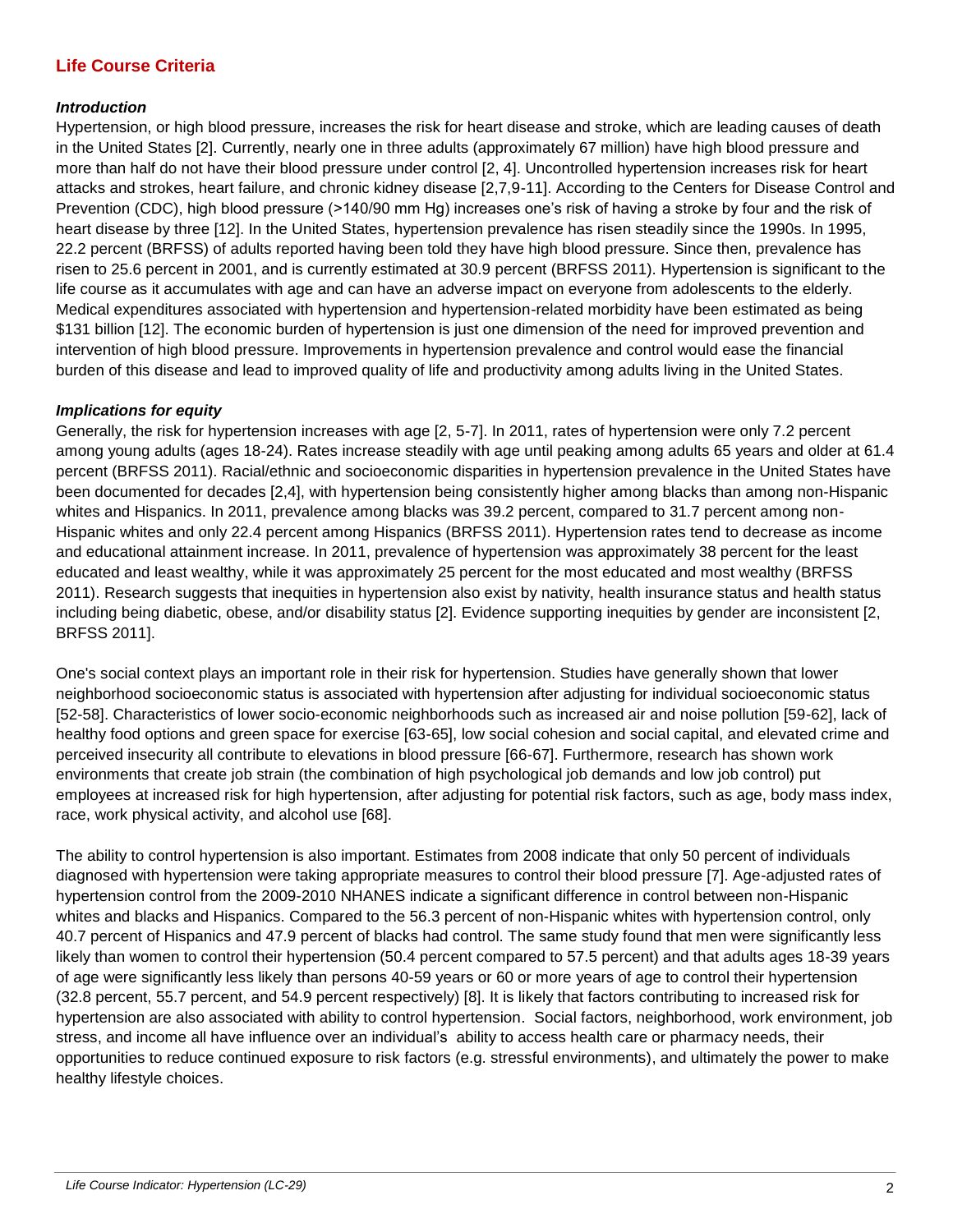#### *Public health impact*

Medical expenditures associated with hypertension and hypertension-related morbidity have been estimated at? \$131 billion annually [12]. The economic burden of hypertension, which includes an added \$25 billion in costs from loss of productivity due to morbidity and premature mortality, is compelling evidence of the need for improved prevention and intervention of high blood pressure. Improvements in hypertension prevalence and control would ease the financial burden of this disease and lead to improved quality of life and productivity among adults living in the United States.

The Healthy People 2020 objective for hypertension is to decrease rates among U.S. adults to 26.9 percent [13]. In an analysis based on the Framingham Heart Study experience, Cook et al. concluded that a two mmHg reduction in the population average of diastolic blood pressure for white U.S. residents 35 to 64 years of age would result in a 17 percent decrease in the prevalence of hypertension, a 14 percent reduction in the risk of stroke and transient ischemic attacks, and a six percent reduction in the risk of cardiovascular heart disease [69]. Documented effective interventions of hypertension include weight loss, dietary sodium reduction, increased physical activity, moderation of alcohol consumption, potassium supplementation, and maintaining a diet that is rich in fruits and vegetables and in low fat dairy products. Interventions with uncertain, or less proven, efficacy include calcium, fish oil, and herbal (e.g. Gingko biloba extract and St. John's wort) supplementation.

The U.S. Food and Drug Administration has proposed requirements that certain establishments whose primary objective is to sell food (e.g. restaurants, fast food chains, and vending machines) display calorie counts for their menu items [24]. Some research suggests that displaying calorie information in fast-food restaurants could be beneficial for public health, especially among young women. In several studies, women who received calorie information chose significantly lower calorie meals than did women who did not receive calorie information [48-51]. Efforts to reduce obesity, smoking, and inactivity will require continued public health attention in order to reduce hypertension. Even small reductions in these rates could make a long term impact on the prevalence of hypertension and incidence of other chronic conditions.

#### *Leverage or realign resources*

The hypertension indicator has the potential to leverage and realign resources across public and private employers, in clinical settings, and within municipal and county governments. An average reduction of just 12 to 13 mmHg in systolic blood pressure over four years of follow-up is associated with a 21 percent reduction in coronary heart disease, a 37 percent reduction in stroke, a 25 percent reduction in total cardiovascular disease deaths and a 13 percent reduction in overall death rates. U.S. adults substantially lowered their blood pressure, high cholesterol levels and other heart disease risk factors during the 1980s. As a result, U.S. costs associated with coronary heart disease declined by an estimated 9 percent – from about \$240 billion in 1981 to about \$220 billion in 1990 [71].

If effectively planned, implemented, evaluated, and documented, worksite wellness programs also can reduce the burden. Workplace Wellness programs can yield a \$3.27 drop in medical expenses for every \$1 spent on wellness programs. Taking presenteeism and absenteeism into account, the return on investment can yield up to \$6 for each dollar invested [72].

Health care providers can ensure they are following clinical guidelines related to blood pressure, counsel patients on healthier eating and exercise, and refer patients to wellness programs. Municipal and county governments can act to develop and enlarge parks and green spaces, and also repair or create walking trails, all to ensure that safe places to walk are easily accessible.

The Million Hearts Initiative is one example of a comprehensive effort to leverage best practices and apply what works to a very large problem. Million Hearts has as its goal to prevent one million heart attacks and strokes by 2017 by improving access to effective care, improving the quality of care for the ABCS (Aspirin, Blood Pressure Control, Cholesterol Management, and Smoking Cessation), focusing clinical attention on the prevention of heart attack and stroke, activating the public to lead a heart-healthy lifestyle, and improving the prescription and adherence to appropriate medications for the ABCS [73]. Million Hearts includes a challenge to use electronic health records and other health IT as tools to identify patients who need support in achieving safe and swift control of the blood pressure; the challenge will help patients and care teams use health IT tools to improve their cardiovascular health [74].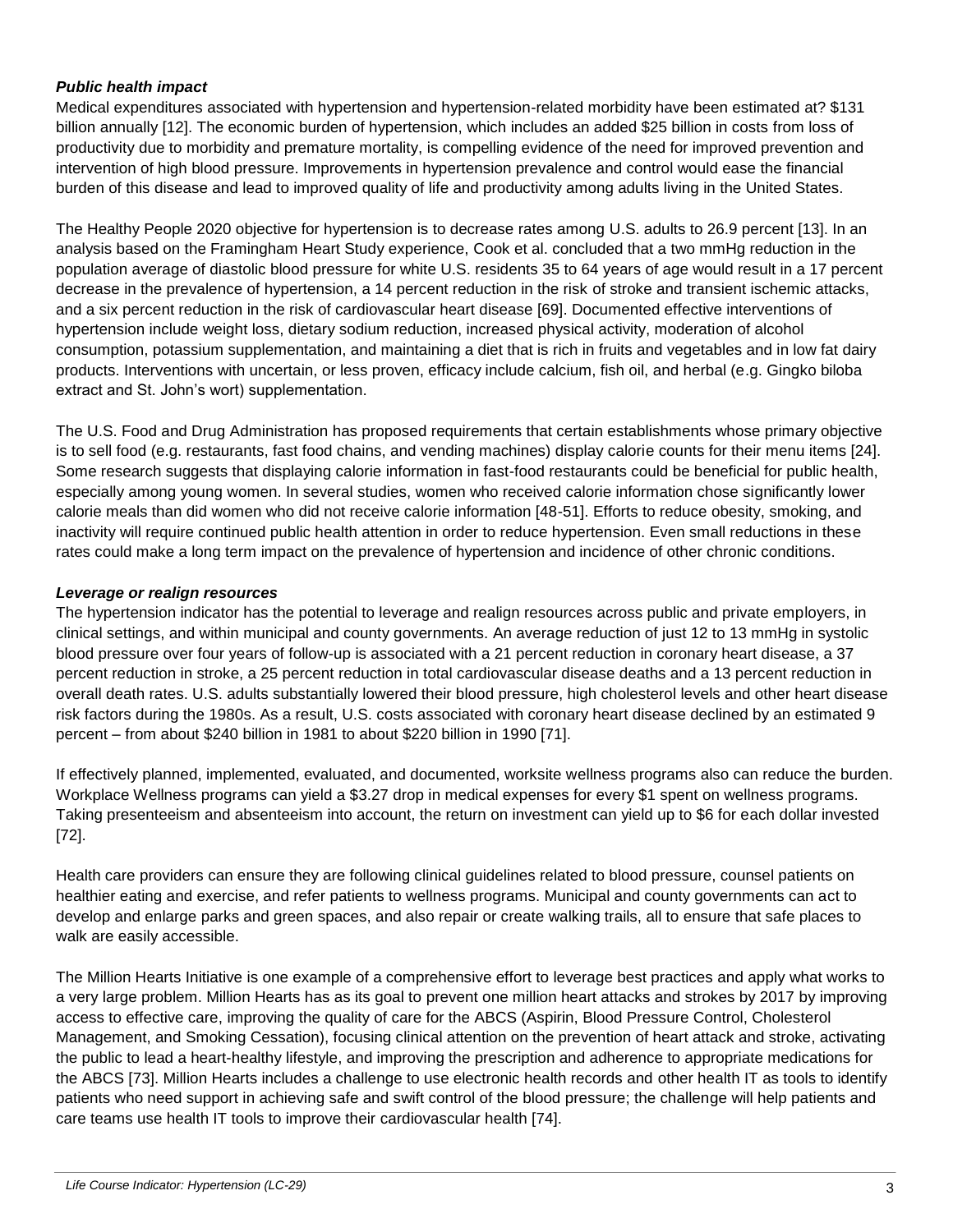#### *Predict an individual's health and wellness and/or that of their offspring*

Contributing to nearly 1,000 deaths per day, hypertension is a major cause of mortality and morbidity in the United States [12]. Currently, nearly one in three adults (approximately 67 million) have high blood pressure and more than half do not have their blood pressure under control [2, 4]. Uncontrolled hypertension increases risk for heart attacks and strokes, heart failure, and chronic kidney disease [2,7,9-11]. According to the CDC, high blood pressure (>140/90 mm Hg) increases one's risk of having a stroke four-fold and the risk of heart disease three-fold [12].

As we age, our risk for hypertension generally increases, making it a disease that we typically face later in the life course. Although hypertension is not common among children [27-28], only about one to five percent, it is on the rise [29]. It is clear that hypertension has the potential to begin in childhood and adolescence and that it contributes to early development of cardiovascular disease and chronic kidney disease [29-30]. Childhood risk factors for high adult blood pressure include obesity and metabolic syndrome. Researchers speculate that the propensity toward developing hypertension may begin during gestation. According to the Barker hypothesis, intrauterine growth restriction is the failure of a fetus to reach his/her biological growth potential because of a pathological slow-down in the fetal growth pace [28-29, 31-39]. Infants who have experienced compromised growth during gestation are at higher risk for neonatal mortality and morbidity, particularly when they are preterm [31,40-41]. Subsequently, infants born prematurely or small-for-gestationalage, were shown to be at elevated risk for chronic diseases in adulthood. These diseases include hypertension, coronary heart disease, stroke, diabetes and metabolic diseases. [31, 42].

Maternal determinants of premature or low birth weight are many of the same determinants for hypertension and pregnancy-induced hypertension. Infants at risk are generally born to mothers who are obese [43], gain excessive [43] or inadequate weight during pregnancy [33, 44], consume alcohol during pregnancy [34], smoke [35], experience maternal stress [45], endure gestational hypertension [46], and experience preeclampsia [47].

# **Data Criteria**

#### *Data availability*

The Behavioral Risk Factor Surveillance System (BRFSS) is the world's largest, ongoing telephone health survey system, tracking health conditions and risk behaviors in the United States yearly since 1984. Currently, data are collected monthly in all 50 states, the District of Columbia, Puerto Rico, the U.S. Virgin Islands, and Guam for adults 18 years of age and older. CDC provides state and national level prevalence data on their website.

The CDC develops approximately 80 questions each year. Some of these are core questions asked each year, and some are rotating core questions asked every other year. There are also CDC supported modules that address specific topics that states can use. States also may develop additional questions to supplement the core questions. Modules used by states are noted on the CDC websites.

Local level estimates for BRFSS data can be obtained using the Selected Metropolitan/Micropolitan Area Risk Trends (SMART) data. Local areas are metropolitan or micropolitan statistical areas (MMSAs) as defined by the Office of Management and Budget. SMART data is currently available for data going back to 2002 for MMSAs with 500 or more respondents.

Currently, the BRFSS has one hypertension indicator in the core module: "Adults who have been told they have hypertension." Prevalence and trend reports are available biannually from 1995 through 2011. These reports allow users to quickly analyze prevalence of adult hypertension by state and by sociodemographic predictors including: gender, age, race, income or education. One limitation of the reports provided by the BRFSS is that they do not allow researchers to cross tabulate prevalence and trends (e.g. gender by race or gender by age) [1].

#### *Data quality*

Numerous studies have compared estimates of chronic conditions and behaviors obtained from BRFSS to other national surveys including the National Health Interview Survey and the National Health and Nutrition Examination Survey; while there are some differences, findings on overall health status and certain chronic conditions tended to be similar despite declining response rates for BRFSS.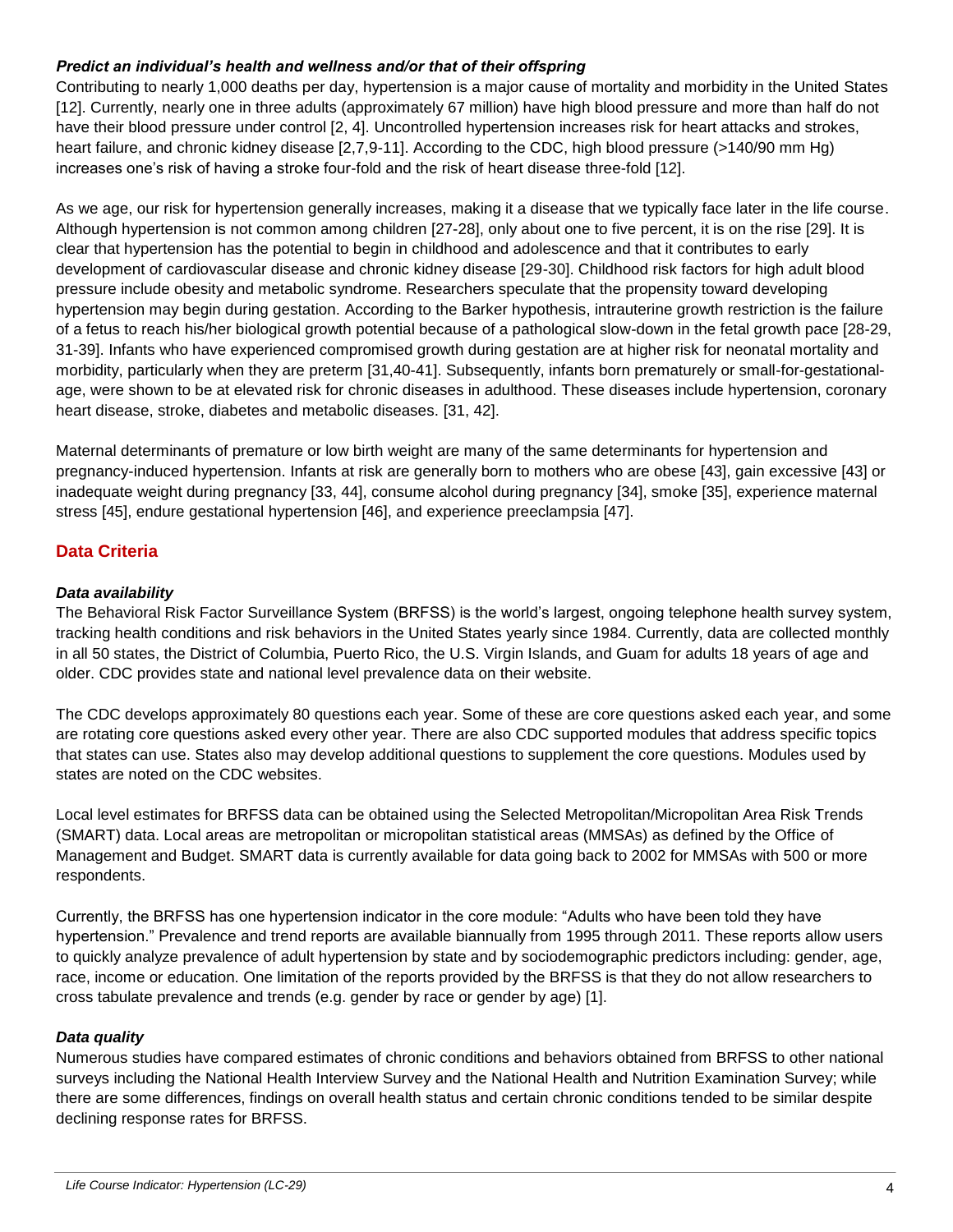Since some questions on the BRFSS address sensitive health conditions and behaviors, there is intermittent missing data throughout the dataset. However, refusal to answer generally accounts for a small proportion of responses for most data elements. The notable exception is income, where refusals accounted for more than 23 percent of the data in one state in 2010; the median percent missing across BRFSS for income in 2010 was 14 percent.

Quality control computer programs are used to check the raw data for values out of range. CDC performs quality checks for core questions, and each state has its own protocol for checking state-specific questions. Interviewers are monitored during the annual questionnaire pilot period and intermittently during the data collection period to determine whether any interviewer bias exists and to correct any bias that might be found. On an ongoing basis, 10 percent of interview calls are verified.

Prior to 2011, the sampling for BRFSS represented only adults living in a private residence with a landline telephone, but starting in 2011, the sample also included data from respondents living in cell phone-only households. Weighted response rates are presented by state. For 2011, the median weighted response rate for the combined cell phone and landline was 49.72 percent.

The survey adjusts for non-response to reduce the known differences between respondents and non-respondents. Although participants interviewed may not represent a state in terms of age, sex and race distribution, it is believed that weighting the data corrects for this potential bias. As with other health surveys, estimates are based on self-report data and they may over- or underestimate the actual prevalence of a particular risk factor in the population. Despite some oversampling in states by geography, the annual sample size is too small to compute precise estimates at the county level.

A study testing the reliability of BRFSS chronic disease measures found the Cohen Kappa reliability statistic for hypertension to be 0.82 [48]. Kappa statistics greater than 0.75 represent excellent agreement, suggesting that BRFSS indicators for chronic conditions are generally reliable.

#### *Simplicity of indicator*

The level of complexity in calculating this indicator is very low. The BRFSS provides pre-calculated rates for every state, as well as several counties and cities, by gender, age, race, income, and education. Data weighting and adjustments are calculated by state health departments and the CDC prior to their release on the CDC website. Additionally, many states conduct county-level surveys every two or three years. These data contribute richer detail on county health status and facilitate county health assessment and tracking. The indicator is simple to explain and conceptually easy to understand.

#### **References**

1. Centers for Disease Control and Prevention. Behavioral Risk Factor Surveillance System User's Guide. Atlanta, GA: Centers for Disease Control and Prevention; 2009.

2. Keenan NL, Rosendorf KA. Prevalence of Hypertension and Controlled Hypertenstion – United States, 2005-2008. CDC MMWR: Morbidity and Mortality Weekly. Supplement. 14 Jan 2011. Vol. 60.

3. Xu J, Kochanek KD, Murphy SL, Tejada-Vera B. Table B. In: Deaths: final data for 2007. Hyattsville, MD: U.S. Department of Health and Human Services, CDC, National Center for Health Statistics; 2010. National Vital Statistics Reports Vol. 58 no. 19.

4. CDC, National Center for Health Statistics. Table 68. In: Health, United States, 2009: with special feature on medical technology. Hyattsville, MD: U.S. Department of Health and Human Services, CDC; 2010:293–4.

5. Balu, S. Estimated Annual Direct Expenditures in the United States as a Result of Inappropriate Hypertension Treatment According to National Treatment Guidelines. Clinical Therapeutics Vol. 31:9.

6. Wolf-Maier K, Cooper RS, BanegasJR, et al. Hypertension prevalence and blood pressure levels in 6 European countries, Canada, and the United States.JAMA. 2003;289:2363-2369.

7. Egan BM, Zhao Y, Axon RN. U.S. Trends in Prevalence, Awareness, Treatment, and Control of Hypertension, 1988-2008. JAMA Vol 303, No. 20

8. Yoon SS, Burt V, Louis T, Carroll MD. Hypertension among adults in the United States, 2009-2010. NCHS data brief, no. 107. Hyattsville MD: National Center for Health Statistics. 2012.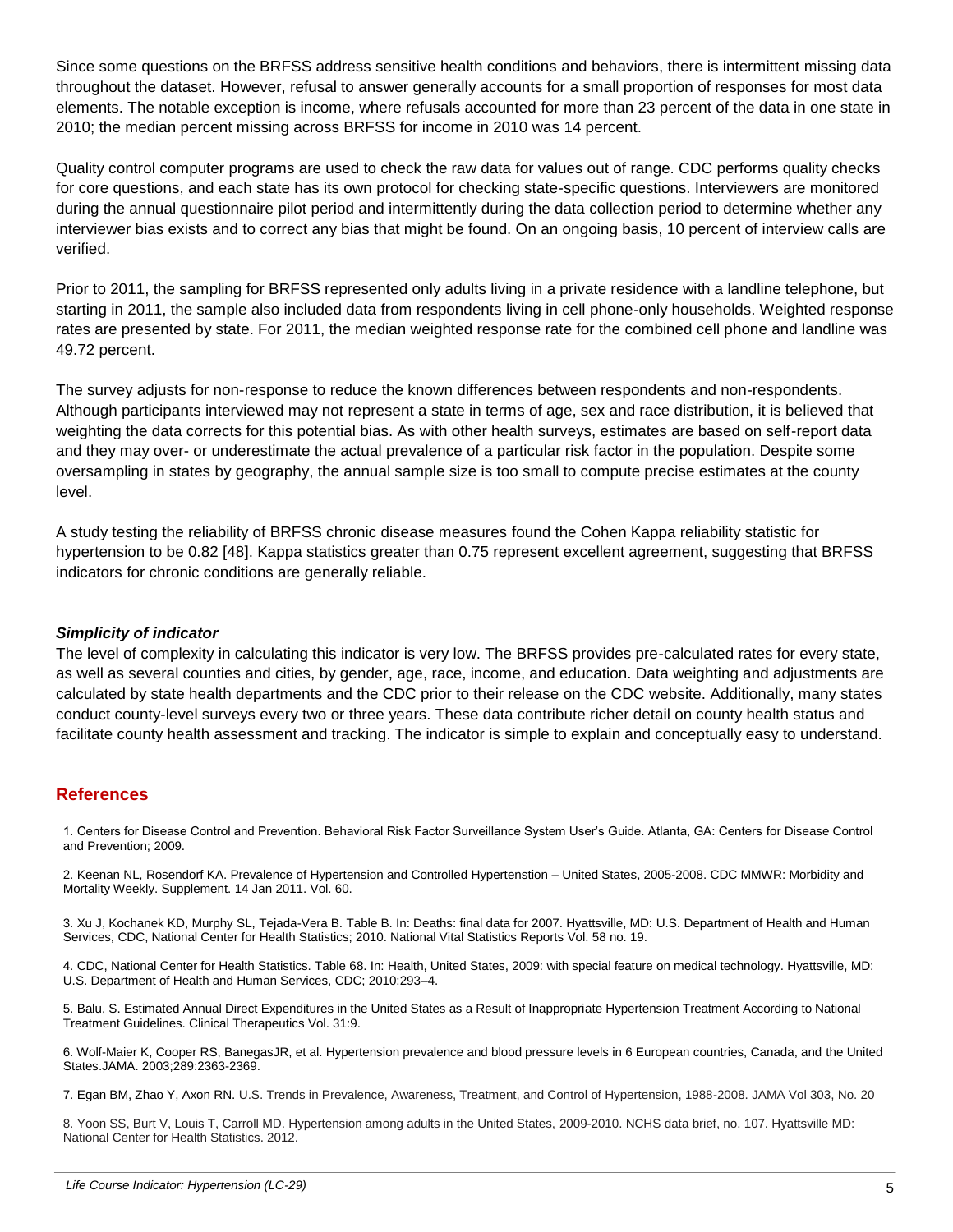9. Yoon SS, Ostchega Y, Louis T. Recent trends in the prevalence of high blood pressure and its treatment and control, 1999–2008. Hyattsville, MD: U.S. Department of Health and Human Services, CDC, National Center for Health Statistics; 2010, NCHS Data Brief no. 48.

10. National Heart, Lung, and Blood Institute. Chart 3–67. In: Morbidity and mortality: 2009 chart book on cardiovascular, lung, and blood diseases. Rockville, MD: U.S. Department of Health and Human Services, National Institutes of Health; 2009: 54.

11. U.S. Department of Health and Human Services. Healthy people 2010: with understanding and improving health and objectives for improving health. 2nd ed. 2 vols. Washington, DC: U.S. Government Printing Office; 2000. Available a[t http://www.healthypeople.gov/.](http://www.healthypeople.gov/)

12. National Center for Chronic Disease Prevention and Health Promotion: Division for Heart Disease and Stroke Prevention. Vital Signs: Awareness and Treatment of Uncontrolled Hypertension Among Adults — United States, 2003–2010. 2012. 1600 Clifton Road NE, Atlanta, GA.

13. U.S. Department of Health and Human Services. Healthy People 2020. 2012. 200 Independence Avenue, S.W., Washington, DC 20201 Available a[t http://healthypeople.gov/2020/topicsobjectives2020/objectiveslist.aspx?topicId=21](http://healthypeople.gov/2020/topicsobjectives2020/objectiveslist.aspx?topicId=21)

14. Shimno D, Levita EB, Booth JN III, Calhoun DA, Judd SE, Lackland DT, Safford MM, Oparil S, Muntner P. The contributions of unhealthy lifestyle factors to apparent resistant hypertension: findings from the Reasons for Geographic And Racial Differences in Stroke (REGARDS) study. Journal of Hypertension 2013, 31:370–376

15. Sarafidis PA, Bakris GL. Resistant hypertension: an overview of evaluation and treatment. J Am Coll Cardiol 2008; 52:1749–1757.

16. Calhoun DA, Jones D, Textor S, Goff DC, Murphy TP, Toto RD, et al. Resistant hypertension, diagnosis, evaluation, and treatment. A scientific statement from the American Heart Association Professional Education Committee of the Council for High Blood Pressure Research. Hypertension 2008; 51:1403–1419.

17. Fagard RH. Resistant hypertension. Heart 2012; 98:254–261.

18. Jordan J, Grassi G. Belly fat and resistant hypertension. J Hypertens 2010; 28:1131–1133.

19. Must A, Spadano J, Coakley EH, Field AE, Colditz G, Dietz WH. The disease burden associated with overweight and obesity. JAMA 1999; 282:1523–1529.

20. Lloyd-Jones DM, Evans JC, Larson MG, O'Donnell CJ, Roccella EJ, Levy D. Differential control of systolic and diastolic blood pressure: factors associated with lack of blood pressure control in the community. Hypertension 2000; 36:594–599.

21. Wilson PW, D'Agostino RB, Sullivan L, Parise H, Kannel WB. Overweight and obesity as determinants of cardiovascular risk: the Framingham experience. Arch Intern Med 2002; 162:1867–1872.

22. Jordan J, Yumuk V, Schlaich M, Nilsson PM, Zahorska-Markiewicz B, Grassi G, et al. Joint statement of the European Association for the Study of Obesity and the European Society of Hypertension: obesity and difficult to treat arterial hypertension. J Hypertens 2012; 30:1047– 1055.

23. Moser M, Setaro JF. Clinical practice. Resistant or difficult-to-control hypertension. N Engl J Med 2006; 355:385–392.

24. U.S. FOOD AND DRUG ADMINISTRATION: PROTECTING AND PROMOTING YOUR HEALTH. OVERVIEW OF FDA PROPOSED LABELING REQUIREMENTS FOR RESTAURANTS, SIMILAR RETAIL FOOD ESTABLISHMENTS AND VENDING MACHINES. 2012. 10903 NEW HAMPSHIRE AVENUE SILVER SPRING, MD. AVAILABLE AT **HTTP://WWW.FDA.GOV/FOOD/LABELINGNUTRITION/UCM[248732.](http://www.fda.gov/Food/LabelingNutrition/ucm248732.htm)HTM**

25. Centers for Disease Control and Prevention: Division of Population Health. Workplace Health Promotion: Making a Business Care. 2011. 1600 Clifton Road NE, Atlanta, GA. Available a[t http://www.cdc.gov/workplacehealthpromotion/businesscase/index.html](http://www.cdc.gov/workplacehealthpromotion/businesscase/index.html)

26. Partnership for Prevention. Improving Health: Leading by Example. 1015 18th Street, NW | Suite 300 Washington, DC. Available at <http://prevent.org/Initiatives/Leading-by-Example.aspx>

27. Sinaiko, AR. Hypertension in Children. N Engl J Med 1996; Vol 335, No.6.

28. Sinaiko AR, Gomez-Marin O, Prineas RJ. Prevalence of "significant" hypertension in junior high school-aged children: the Children and Adolescent Blood Pressure Program. J Pediatr 1989;114:664- 9.

29. Assadi, F. The Growing Epidemic of Hypertension among Children and Adolescents: A Challenging Road Ahead. 2012 Pediatr Cardiol 33:1013– 1020

30. Daniels SR, Loggia JM, Hoary P, Kimball TR .Left ventricular geometry and severe left ventricular hypertrophy in children and adolescents with essential hypertension. 1998. Circulation 97:1907–1911

31. Campbell MK, Cartier S, Xie B, Kouniakis G, Huang W, Han V. Determinants of Small for Gestational Birth at Term. 2012. Paediatric and Perinatal Epidemiolog y, **26**: 525–533

32. Romo A, Carceller R, Tobajas J. Intrauterine growth retardation (IUGR): epidemiology and etiology. *PediatricEndocrinology Review* 2009; 6 (Suppl. 3):332–336.

33. Filler G, Yasin A, Kesarwani P, Garg AX, Lindsay R, Sharma AP. Big Mother or Small Baby: Which Predicts Hypertension? 2011. J of Clin. Hyp. vol. 13 no. 1

34. Eriksson J, Forsen T, Tuomilehto J, et al. Fetal and childhood growth and hypertension in adult life. Hypertension. 2000;36:790–794.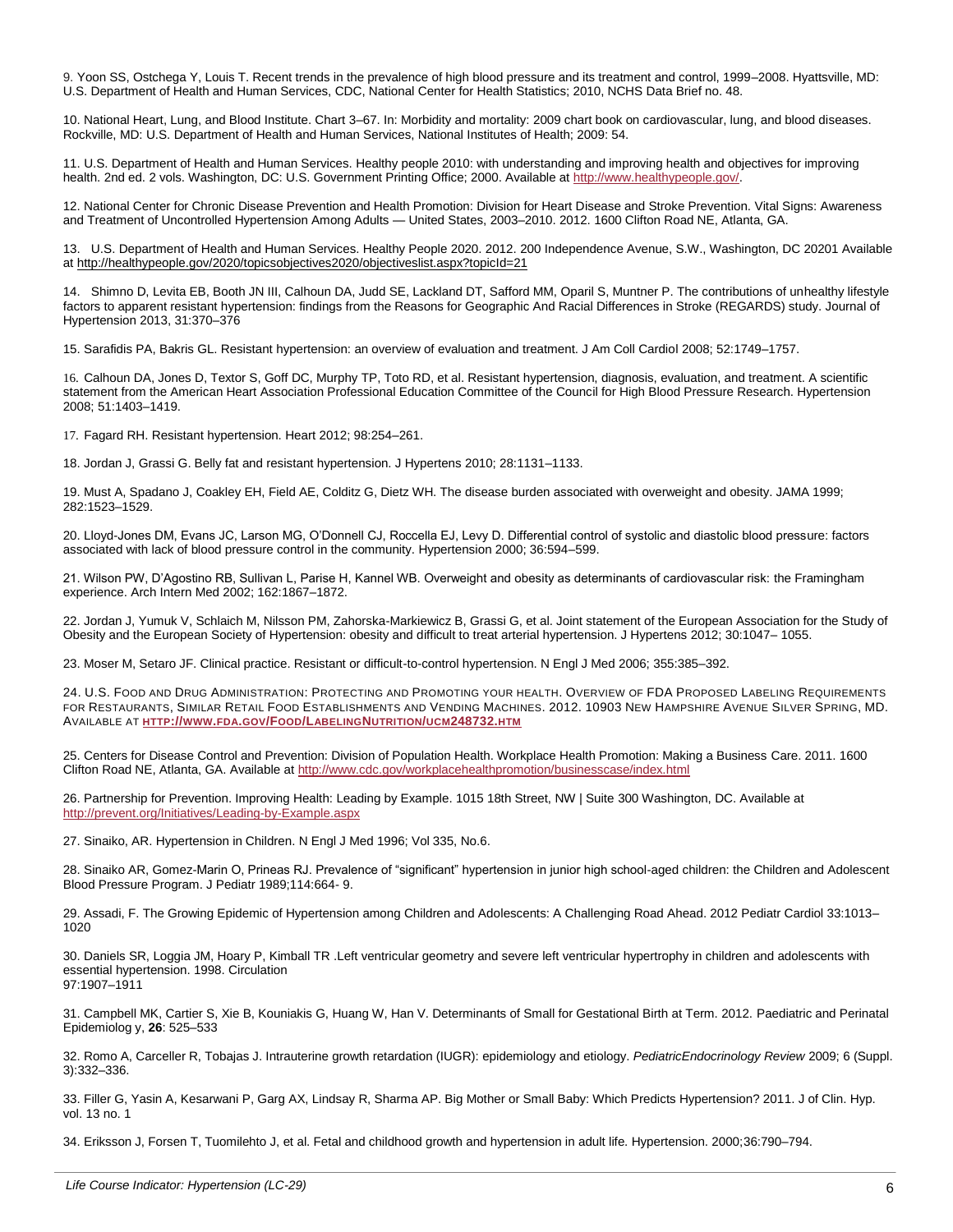35. Roseboom TJ, van der Meulen JH, Osmond C, et al. Coronary heart disease after prenatal exposure to the Dutch famine, 1944–45. Heart. 2000;84:595–598.

36. Barker DJ, Forsen T, Eriksson JG, et al. Growth and living conditions in childhood and hypertension in adult life: a longitudinal study. J Hypertens. 2002;20:1951–1956.

37. Daniels SR, Loggia JM, Hoary P, Kimball TR (1998) Left ventricular geometry and severe left ventricular hypertrophy in children and adolescents with essential hypertension. Circulation 97:1907–1911

38. Falkner B, Kushner H, Onesti G, Angelakos ET (1981) Cardiovascular characteristics in adolescents who develop essential hypertension. Acta Paediatr 3:521–527

39. Law CM, Barker DJ. Fetal influences on blood pressure. J Hypertens 1994;12:1329-32.

40. Simchen MJ, Beiner ME, Strauss-Liviathan N, Dulitzky M, Kuint J, Mashiach S, *et al*. Neonatal outcome in growth-restricted versus appropriately grown preterm infants. *American Journal of Perinatology* 2000; 17:187–192.

41. Reiss I, Landmann E, Heckmann M, Misselwitz B, Gortner L. Increased risk of bronchopulmonary dysplasia and increased mortality in very preterm infants being small for gestational age. *Archives of Gynecology and Obstetrics* 2003; 269:40–44.

42. Barker DJ, Osmond C, Golding J, Kuh D, Wadsworth ME. Growth in utero, blood pressure in childhood and adult life, and mortality from cardiovascular disease. *BMJ* 1989; 298:564–567.

43. Bodnar LM, Siega-Riz AM, Simhan HN, Himes KP, Abrams B. Severe obesity, gestational weight gain, and adverse birth outcomes. 2010. Am J Clin Nutr 91:1642–8.

44. Kaijser M, Akre O, Cnattingius S, et al. Preterm birth, low birth weight, and risk for esophageal adenocarcinoma. Gastroenterology. 2005;128:607– 609.

45. Nkansah-Amankra S, Luchok KJ, Hussey JR, Watkins K, Liu X. Effects of Maternal Stress on Low Birth Weight and Preterm Birth Outcomes Across Neighborhoods of South Carolina, 2000–2003. 2010. Matern Child Health J Vol. 14:215–226

46. Dunbabin DW, Sandercock PAG. Preventing stroke by the modification of risk factors. Stroke. 1990;21(suppl 4):4– 36.

47. The 1988 report of the Joint National Committee on Detection, Evaluation and Treatment of High Blood Pressure. Arch Intern Med. 1988;148:1023–1038.

48. Brownson RC., Jackson-Thompson J, Wilkerson JC, Kiani F. Reliability of Information on Chronic Disease Risk Factors Collected in the Missouri Behavioral Risk Factor Surveillance System. Epidemiology 1994; Vol. 5(5).

48. Gerand, MA. Does Calorie Information Promote Lower Calorie Fast Food Choices Among College Students? Journal of Adolescent Health 44 (2009) 84–86

49. Conklin MT, Cranage DA, Lambert CU. College students' use of point of selection nutrition information. Top Clin Nutr 2005;20:97– 108.

50. Levi A, Chan KK, Pence D. Real men do not read labels: the effects of masculinity and involvement on college students' food decisions. J Am Coll Health 2006;55:91– 8.

51. Smith SC, Taylor JG, Stephen AM. Use of food labels and beliefs about diet– disease relationships among university students. Public Health Nutr 2000;3:175– 82.

52. Diez Roux AV, Nieto J, Muntaner C, Tyroler HA, Comstock GW, Shahar E, et al. Neighborhood environments and coronary heart disease: a multilevel analysis. Am J Epidemiol 1997; 146:48–63.

53. Morenoff JD, House JS, Hansen BB, Williams DR, Kaplan GA, Hunte HE. Understanding social disparities in hypertension prevalence, awareness, treatment, and control: the role of neighborhood context. Soc Sci Med 2007; 65:1853–1866.

54. Diez Roux AV, Link BG, Northridge ME. A multilevel analysis of income inequality and cardiovascular disease risk factors. Soc Sci Med 2000; 50:673–687.

55. Merlo J, Ostergren PO, Hagberg O, Lindstro¨m M, Lindgren A, Melander A, et al. Diastolic blood pressure and area of residence: multilevel versus ecological analysis of social inequity. J Epidemiol Commun Health 2001; 55:791–798.

56. Dubowitz T, Ghosh-Dastidar M, Eibner C, Slaughter ME, Fernandes M, Whitsel EA, et al. The Women's Health Initiative: the food environment, neighborhood socioeconomic status, BMI, and blood pressure. Obesity 2011. doi: 10.1038/oby.2011.1412011:Published online June 9.

57. Chaix B, Bean K, Leal C, Thomas F, Havard S, Evans D, et al. Individual/neighborhood social factors and blood pressure in the RECORD Cohort Study: which risk factors explain the associations? Hypertension 2010; 55:769–775.

58. Cozier YC, Palmer JR, Horton NJ, Fredman L, Wise LA, Rosenberg L. Relation between neighborhood median housing value and hypertension risk among black women in the United States. Am J Public Health